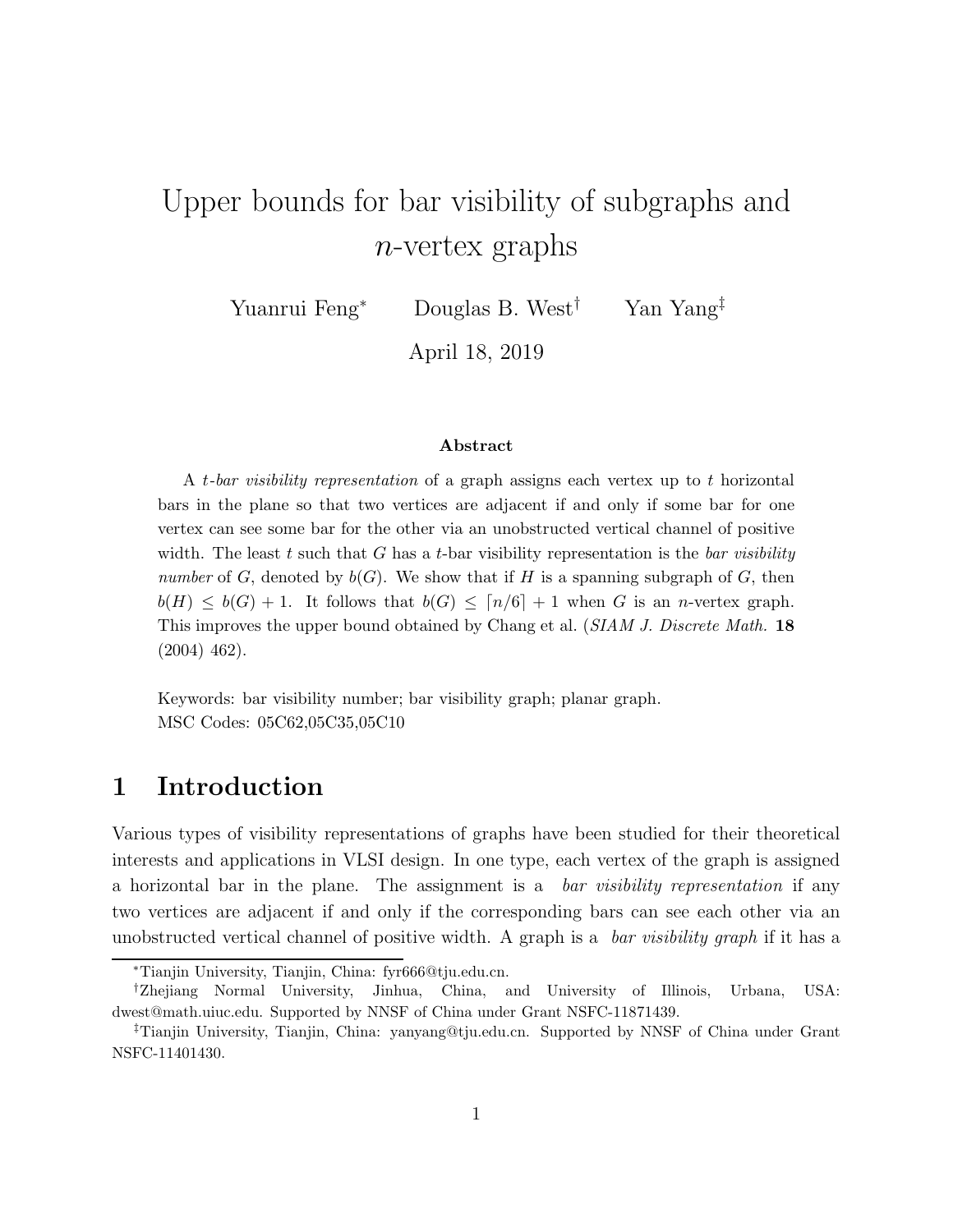bar visibility representation. Not all graphs have such representations; Tamassia and Tollis [7] and Wismath [9] gave a characterization:

**Theorem 1** ([7, 9]). A graph admits a bar visibility representation if and only if it has a planar embedding such that all cut-vertices lie on the boundary of one face.

As a generalization of bar visibility representation, the t-bar visibility representation of a graph was introduced by Chang, Hutchinson, Jacobson, Lehel and West [3] extended bar representations to all graphs. A  $t$ -bar representation of a graph assigns each vertex of at most t horizontal bars in the plane so that two vertices u and v are adjacent if and only if some bar for  $u$  and some bar for  $v$  can see each other along an unobstructed vertical channel of positive width. The least t such that G has a t-bar visibility representation is the bar *visibility number* of G, denoted by  $b(G)$ . Bar visibility graphs are the graphs G such that  $b(G) = 1$ . Chang et al. studied the bar visibility number for planar graphs, the complete graph  $K_n$ , the complete bipartite graph  $K_{m,n}$ , and graphs with n vertices.

**Theorem 2** ([3]). Every planar graph has a 2-bar visibility representation in which every non-cut-vertex is assigned only one bar.

**Theorem 3** ([3]). For  $n > 7$ ,  $b(K_n) = \lfloor n/6 \rfloor$ .

**Theorem 4** ([3]). For  $m, n \in \mathbb{N}$ ,  $r \leq b(K_{m,n}) \leq r+1$ , where  $r = \lceil \frac{mn+4}{2m+2r} \rceil$  $\frac{mn+4}{2m+2n}$ .

**Theorem 5** ([3]). For any graph G on n vertices,  $b(G) \leq \lceil n/6 \rceil + 2$ .

The upper bound in Theorem 4 has been improved by Cao, West, and Yang [2] via a lengthy proof, yielding  $b(K_{m,n}) = r$  for all  $(m, n)$ . In [3], the authors conjectured that  $b(G) \leq [n/6]$  when G has n vertices; this must be restricted to  $n \geq 7$  due to  $K_5$  and  $K_6$ . We strengthen Theorem 5 toward the conjecture by giving a short proof that  $b(G) \leq \lceil n/6 \rceil + 1$ for every *n*-vertex graph  $G$ .

Our approach is to combine Theorem 3 with a bound on the bar visibility number of subgraphs. We prove  $b(H) \leq b(G) + 1$  whenever H is a spanning subgraph of G. Equality can hold, but we do not know whether equality can hold when  $G = K_n$  with  $n \geq 7$ . Hence the conjecture about the extremal value for  $n$ -vertex graphs remains open.

In fact, our technical result is a slightly stronger statement. A  $t$ -split of a graph G is a graph  $G'$  in which each vertex is replaced by a set of at most  $t$  independent vertices in such a way that  $u$  and  $v$  are adjacent in  $G$  if and only if some vertex in the set representing  $u$  is adjacent in  $G'$  to some vertex in the set representing v. The planar splitting thickness (or simply *split thickness*) of a graph G, which we denote by  $\sigma(G)$ , is the minimum t such that G has a t-split that is a planar graph. The graph obtained from a t-bar representation of  $G$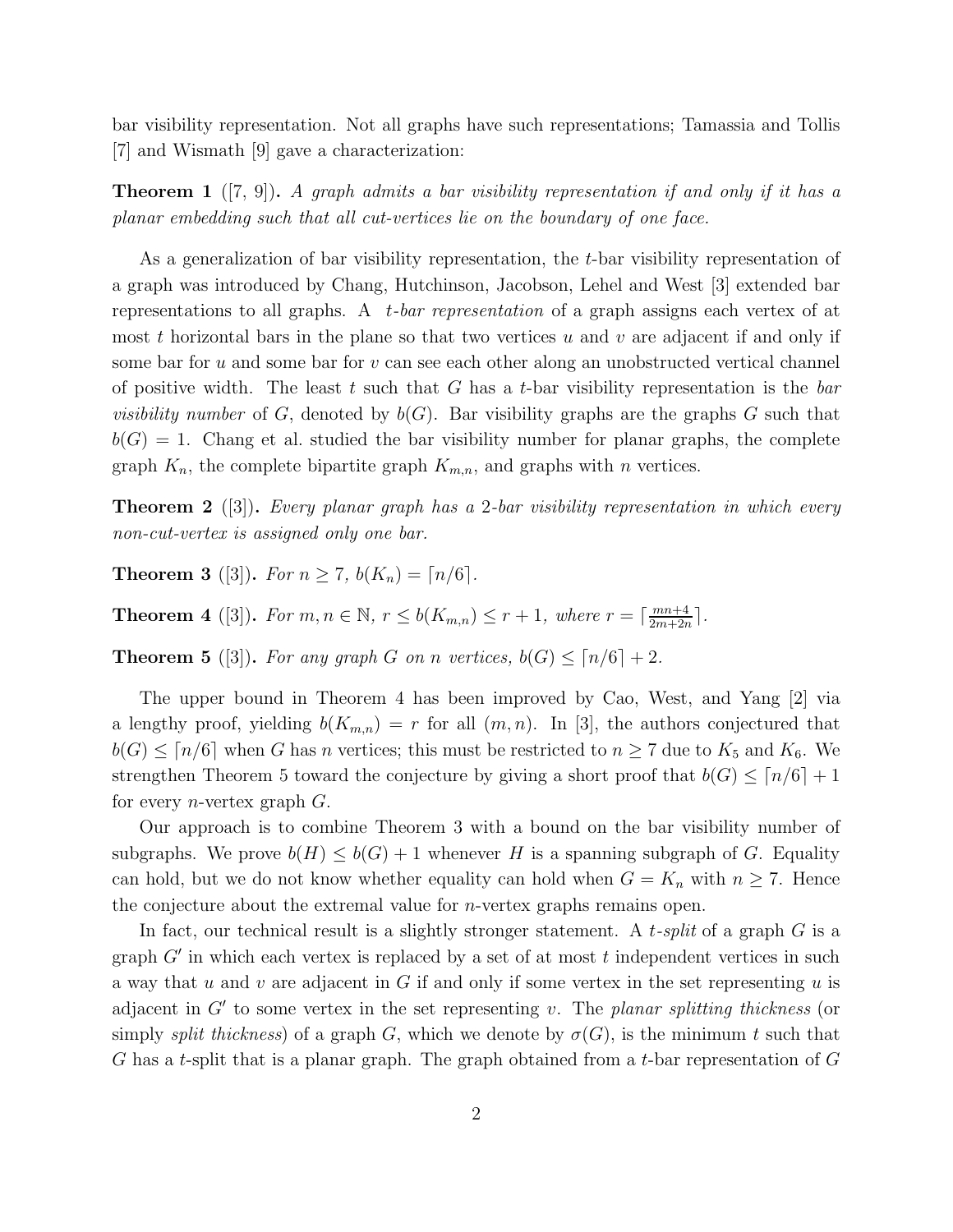by adding edges joining bars to record visibilities and then shrinking each bar to a vertex is a t-split of G. Hence  $\sigma(G) \leq b(G)$ . We prove that always  $b(H) \leq \sigma(G) + 1$  when H is a spanning subgraph of G. Note that setting  $H = G$  yields  $\sigma(G) \leq b(G) \leq \sigma(G) + 1$ . We have  $b(G) = \sigma(G)$  if and only if G has a  $\sigma(G)$ -split in which all cut-vertices lie on one face.

The name "planar splitting thickness" was introduced in Eppstein et al. [4]. The concept was originally studied for complete graphs by Heawood [5] in 1890, under the name "m-pire problem". Ringel and Jackson [6] proved in effect that  $K_n$  has a  $\lceil n/6 \rceil$ -split. A short proof of this by Wessel [8] was used in [3] to prove  $b(K_n) = \lceil n/6 \rceil$  (Theorem 3 above).

#### 2 The transfer operation

We introduce an operation that we will use to reduce the number of cut-vertices in a graph. Let  $N_G(u)$  denote the neighborhood of a vertex u in a graph G, meaning the set of vertices adjacent to u.

**Definition 6.** Given a cut-vertex u and another vertex v in a graph  $G$ , the u, v-transfer of G is the graph  $\tilde{G}$  obtained as follows: for every  $w \in N_G(u)$  such that w is not in the component of  $G - u$  containing v, replace the edge uw with the edge vw.

A v-lobe of a graph G is a subgraph of G induced by the vertex set consisting of v and a component of  $G - v$ . If v is a vertex in a graph G, then G is planar if and only if every v-lobe of G is planar. This uses the fact that if  $F$  is the set of edges bounding some face in a planar embedding of a graph  $G$ , then  $G$  has an embedding in which  $F$  is the set of edges incident to the unbounded face.

**Lemma 7.** Let u be a cut-vertex in a planar graph G. If  $\widetilde{G}$  is the u, v-transfer of G, where  $v \in V(G) - \{u\}$ , then  $\widetilde{G}$  is planar, u is not a cut-vertex of  $\widetilde{G}$ , and a vertex outside  $\{u, v\}$  is a cut-vertex of  $\widetilde{G}$  if and only if it is a cut-vertex of  $G$ .

*Proof.* Paths in G correspond to paths through the same vertices in  $\tilde{G}$ , with the possible substitution of v for u, especially when the paths join vertices from different u-lobes. Hence the v-lobes of  $\widetilde{G}$  are isomorphic to the u-lobes of G. Since G is planar, its u-lobes are planar, and then their combination as v-lobes makes  $\tilde{G}$  planar.

Vertex u is not a cut-vertex of  $\tilde{G}$ , since in  $\tilde{G}$  all its neighbors are in the component of  $G - u$  containing v, which remains a connected subgraph of G. Note that if v and u are not in the same component of G, then u is isolated in  $\tilde{G}$ . Also, v is a cut-vertex of  $\tilde{G}$ .

A vertex  $w$  is a cut-vertex if and only if its graph has more than one  $w$ -lobe. If  $w$  is a cut-vertex in G outside  $\{u, v\}$ , then the w-lobes of G correspond to w-lobes in  $\widetilde{G}$ , except that the w-lobe containing u in G may differ from the w-lobe containing v in  $\tilde{G}$ . In particular, there is more than one w-lobe in  $G$  if and only if there is more than one w-lobe in  $G$ .  $\Box$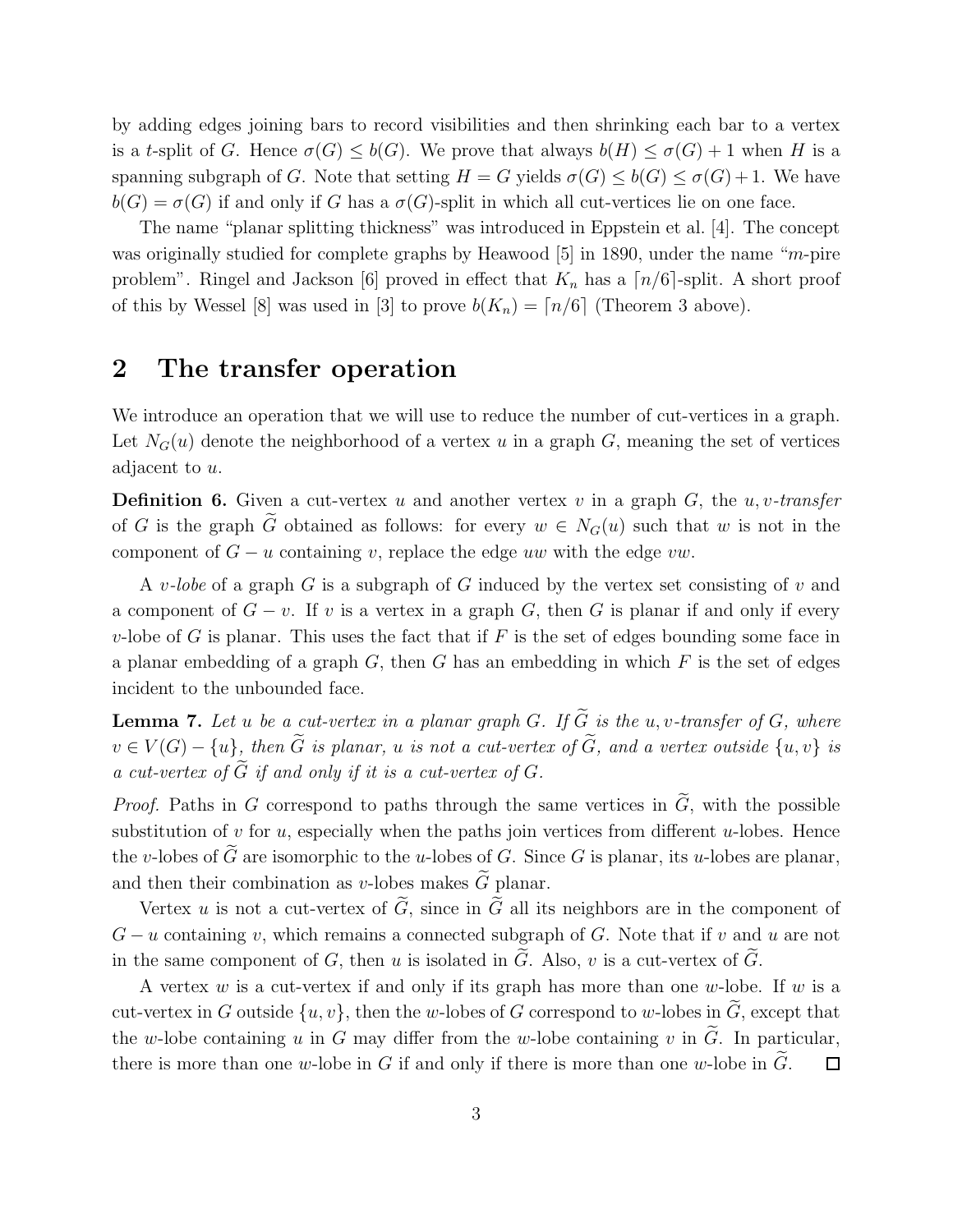### 3 Application to visibility number

We note first that it is possible for a graph to have smaller bar visibility number than a spanning subgraph. Let H be the graph obtained from  $K_{3,3}$  by replacing one edge with a path of length 3 and then deleting the middle edge of the path (on the left in Figure 1). Note that  $H$  is planar, but it has no planar embedding where the cut-vertices lie on the same face. Letting C be the 4-cycle  $[a, b, g, h]$ , the claim holds because deleting the vertices of C leaves the cut-vertices of H in components whose vertices of attachment to C alternate along  $C$ . Hence one must be embedded inside and one outside. Thus  $b(H) \geq 2$ ; in fact, equality holds. On the other hand, we can obtain a planar supergraph G having no cut-vertices by adding one edge at each vertex of degree 1 (on the right in Figure 1). Hence  $b(H) = b(G) + 1$ .



Figure 1: Graphs H and G.

We do not know whether for  $k > 1$  there is a graph G with  $b(G) = k$  having a spanning subgraph H with  $b(H) = k + 1$ .

Recall that  $\sigma(G)$  is the split thickness of G.

**Theorem 8.** If H is a spanning subgraph of a graph G, then  $b(H) \leq \sigma(G) + 1$ .

*Proof.* Let  $t = \sigma(G)$ , and let Let G' be a planar t-split of G. Each vertex  $u \in V(G)$ is represented in G' by an independent set  $S(u)$  of size at most t such that vertices are adjacent in  $G$  if and only if some vertices representing them are adjacent in  $G'$ .

Let H be a spanning subgraph of G, and let  $H'$  be the spanning subgraph of  $G'$  obtained from  $G'$  by deleting all edges of  $G'$  whose endpoints represent vertices that are not adjacent in  $H$ . If  $H'$  has no cut-vertices, then  $H'$  is a bar visibility graph, and a bar visibility representation of  $H'$  yields a t-bar representation of  $H$ .

However,  $H'$  may have cut-vertices. If  $u_1$  and  $u_2$  are both cut-vertices of  $H'$  that represent u, perform the  $u_1, u_2$ -transfer operation in H'. The resulting graph  $\widetilde{H}$  is planar and has one less cut-vertex than  $H'$ ; in particular, fewer vertices in  $S(u)$  are cut-vertices. Furthermore, H is a planar t-split of  $H$ ; it is planar by Lemma 7, and edges that previously joined representatives of two vertices have been replaced by edges that join representatives of the same two vertices.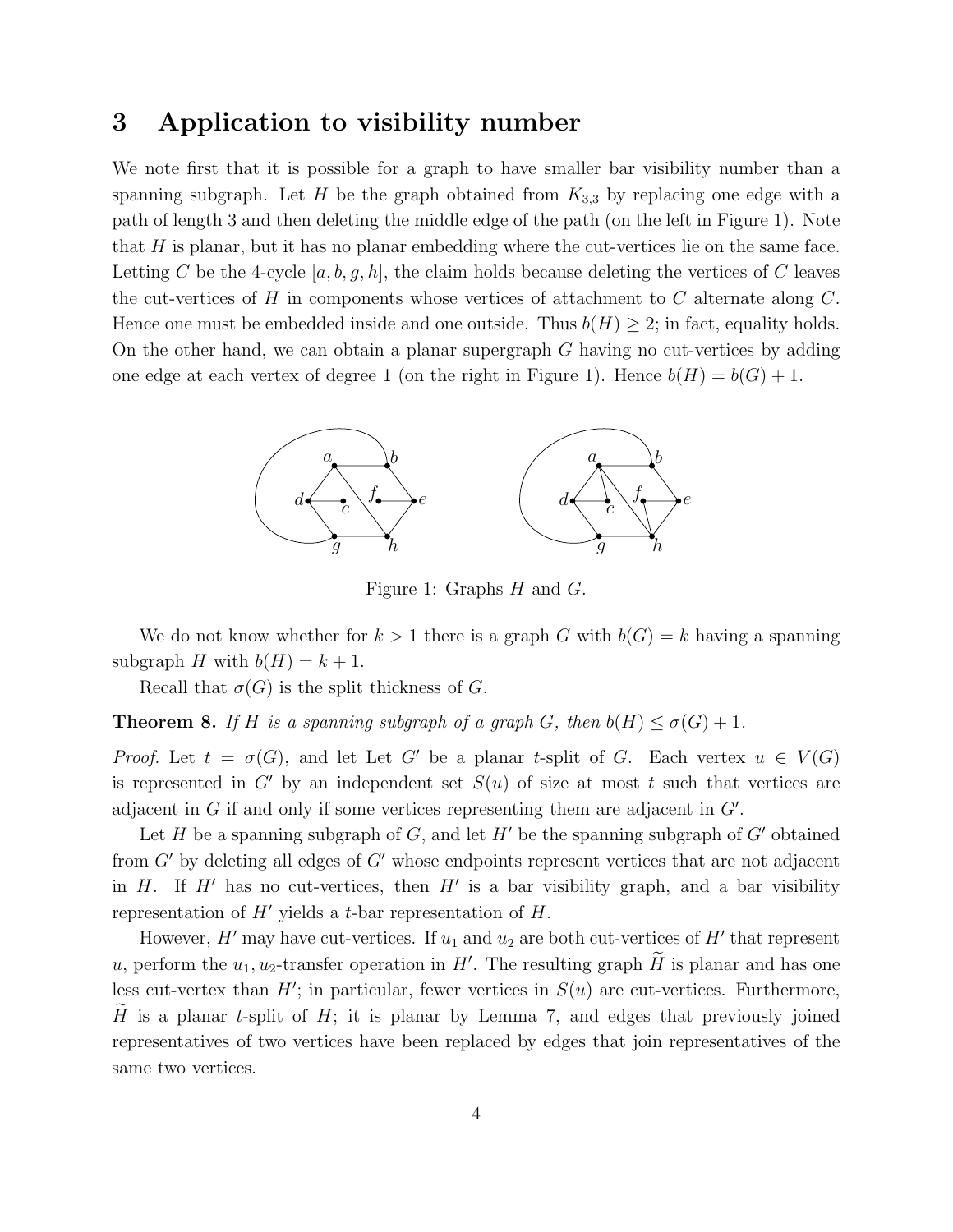Continue such transfer operations to obtain a final planar t-split  $H^*$  of  $H$ . Although  $H^*$  may have cut-vertices, at most one vertex in each set  $S(u)$  is a cut-vertex. Now apply Theorem 2 to  $H^*$ . We obtain a 2-bar visibility representation of  $H^*$  in which the only vertices assigned two bars are cut-vertices, and there is at most one of these in each set  $S(u)$ . Together, the representatives of u are assigned at most  $t+1$  bars. Combining the bars assigned to representatives of u, for each u, yields a  $(t + 1)$ -bar representation of H.  $\Box$ 

**Corollary 9.** For any graph G on n vertices,  $b(G) \leq \lceil n/6 \rceil + 1$ .

*Proof.* For  $n \leq 4$ , it is easy to check that all *n*-vertex graphs are bar visibility graphs, with bar visibility number 1.

Deleting an edge from  $K_5$  leaves a 2-connected planar graph. Hence  $K_5$  decomposes into two planar graphs without cut-vertices, and therefore  $b(K_5) \leq 2$ . Every proper subgraph G of  $K_5$  is planar, and hence by Theorem 2 we have  $b(G) \leq 2$ .

Bonamy and Perrett [1] showed that every 6-vertex graph decomposes into three paths. Chang et al. [3] showed that if a k-vertex graph G decomposes into at most  $\lfloor k/2 \rfloor$  paths, then  $b(G) \leq [k/6] + 1$ . Together, these statements yield  $b(G) \leq 2$  when G has six vertices.

For  $n \geq 7$ , Theorems 8 and 3 and  $\sigma(K_n) \leq b(K_n)$  yield  $b(G) \leq \lceil n/6 \rceil + 1$  when G has n vertices.  $\Box$ 

For  $n \geq 7$ , the conjecture remains open that the bound can be improved to  $\lceil n/6 \rceil$ .

## References

- [1] M. Bonamy and T. J. Perrett, Gallais path decomposition conjecture for graphs of small maximum degree, Discrete Math., 342 (2019), 1293–1299.
- [2] W. Cao, D.B. West, and Y. Yang, The bar visibility number for complete bipartite graphs, preprint.
- [3] Y.W. Chang, J.P. Hutchinson, M.S. Jacobson, J. Lehel and D.B. West, The bar visibility number of a graph,  $SIAM J. Discrete Math., 18(3) (2004), 462-471.$
- [4] D. Eppstein, P. Kindermann, S. Kobourov, G. Liotta, A. Lubiw, A. Maignan, D. Mondal, H. Vosoughpour, S. Whitesides, and S. Wismath, On the planar split thickness of graphs. Algorithmica, 80 (2018), 977–994.
- [5] P.J. Heawood, Map colour theorem, *Quart. J. Math*, **24** (1890), 332–338.
- [6] G. Ringel and B. Jackson, Solution of Heawood's empire problem in the plane, J. Reine Angew. Math. 347 (1984), 146–153.